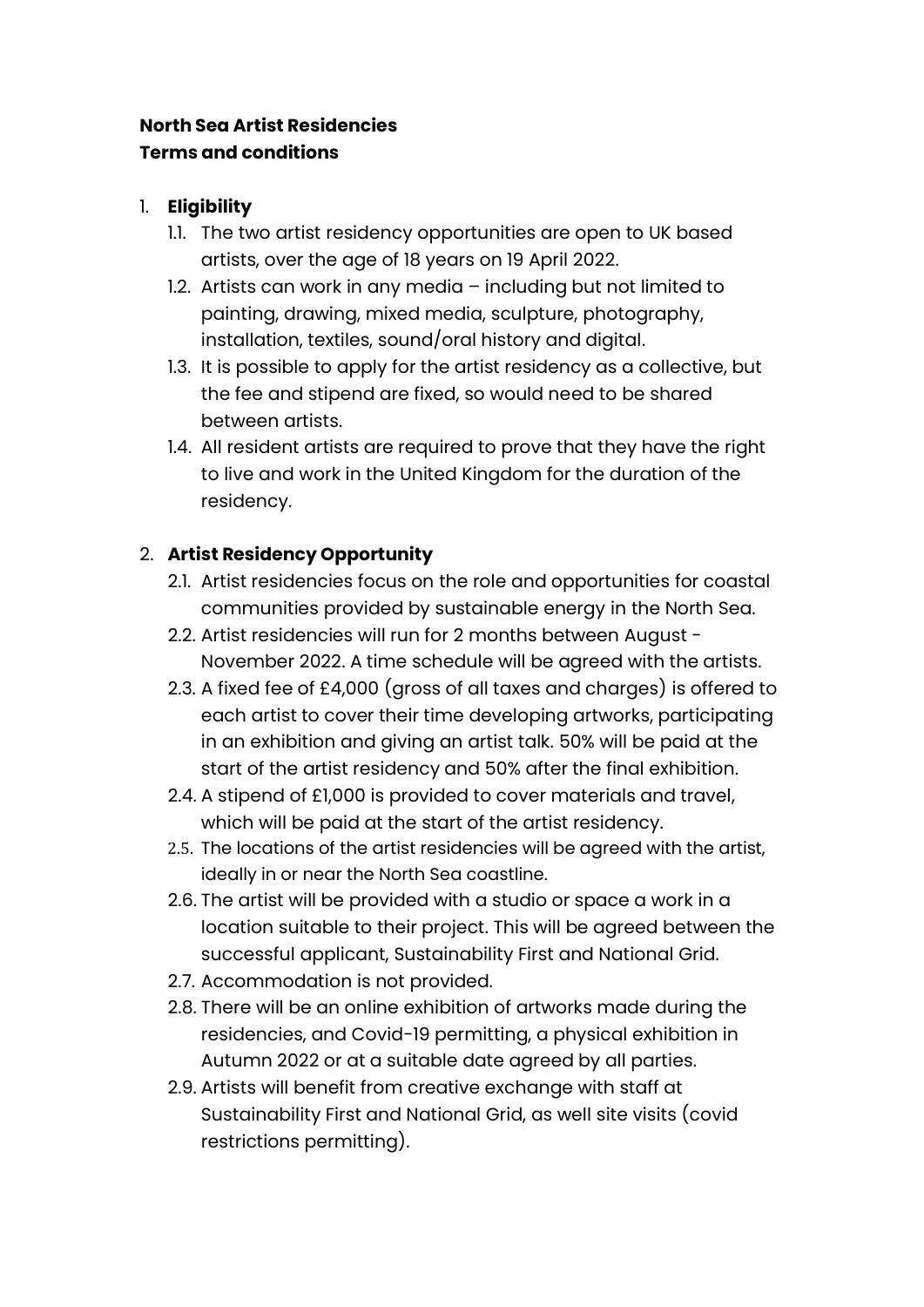## 3. **Application Process**

- 3.1. In order to apply, please complete the online  $\alpha$  application form and follow directions therein.
- 3.2. Applications will only be accepted digitally and must be submitted by 23:00 on 8 June 2022.
- 3.3. You will receive an email acknowledging receipt of your application. We will post information on our website about the timetable for the artist residencies but as a small charity we will be unable to personally respond or engage in correspondence with applicants.
- 3.4. If you have a learning or physical disability and require any support in regards to your entry, please send us an email: [artistresidencies@sustainabilityfirst.org.uk,](mailto:artistresidencies@sustainabilityfirst.org.uk) we will do our best to accommodate your needs within our limited resources.

### 4. **Selection Process**

- 4.1. Applicants will be shortlisted based on their proposal (relevance to the theme, creativity, originality and deliverability in the timeframe), and demonstration of their artistic practice through their artist statement, biography and portfolio of artworks.
- 4.2. Shortlisted applicants will be invited for interview on 15 June 2022. We will notify successful and unsuccessful applicants. We will not be able to provide feedback to unsuccessful applicants.

## 5. **Display of Artworks**

- 5.1. Sustainability First will display artworks made during the residency digitally as an online exhibition and on social media.
- 5.2. Sustainability First will curate a physical exhibition of artworks, Covid-19 dependent, at a location to be agreed with the artist and National Grid.
- 5.3. Resident artists will be responsible for developing the artworks, paying for materials and framing – so that they are ready for exhibition.
- 5.4. Works selected for exhibition may be offered for sale. Resident artists will need to provide their details with their works so that potential clients can contact them directly. Neither Sustainability First nor National Grid will take commission on sales or be able to engage in any form of sales activity.

#### 6. **Photography and Copyright**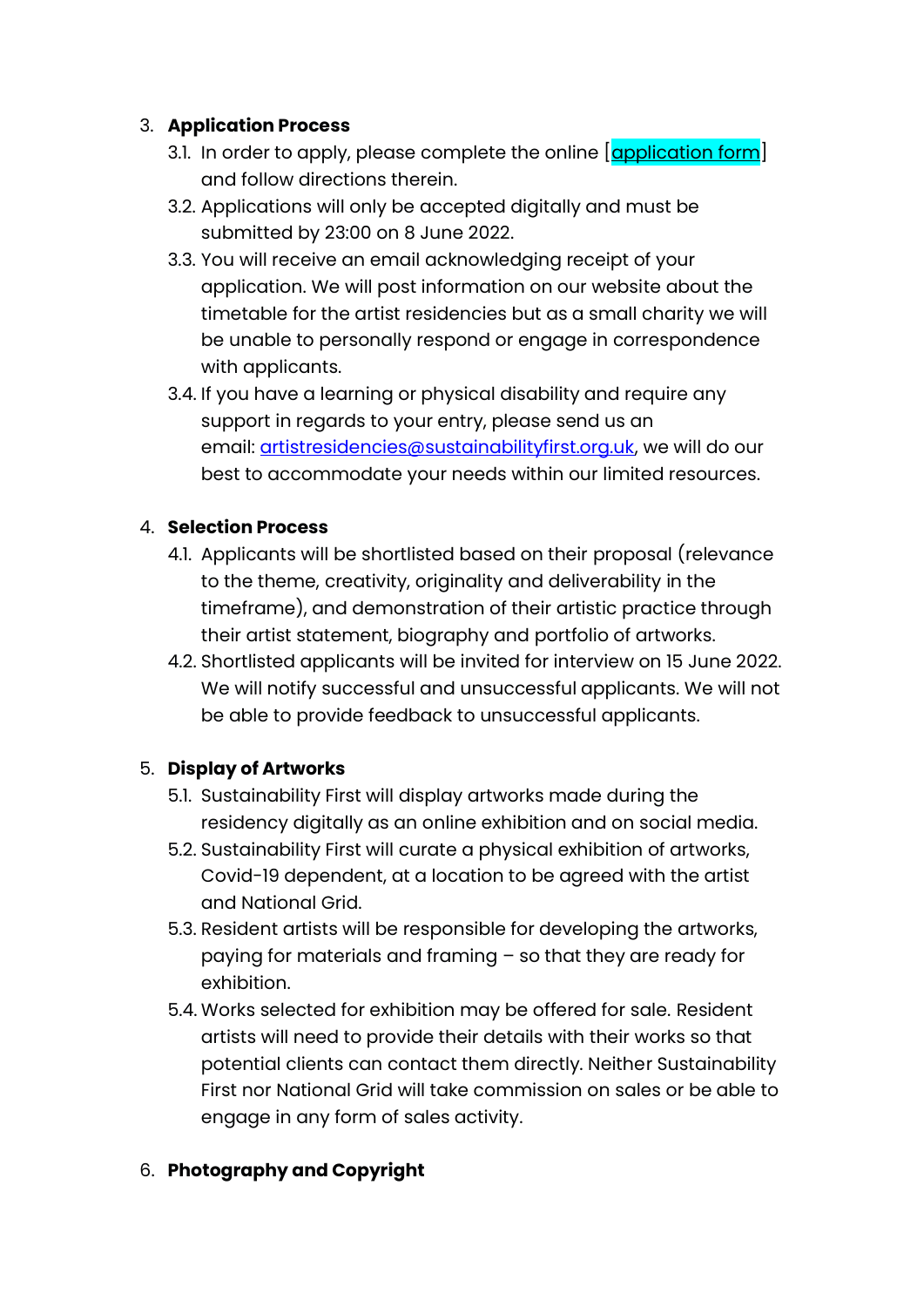- 6.1. Ownership and copyright of all works made during the artist residency remains the property of the artist; any enquiries for copyright will be referred to the artist.
- 6.2. Sustainability First and National Grid will use digital images/videos of the artworks made during the artist residencies in on going communications. This could include, but is not limited to, on their websites, in social media, in printed materials and to promote the exhibition. Such permission for the use of photographs shall be without charge and in perpetuity.
- 6.3. Artists will credit Sustainability First and National Grid on collateral and outreach materials related to the artwork, including websites and printed materials.

# 7. **Liability**

- 7.1. Sustainability First and National Grid will not be liable for any additional or emergency expenses.
- 7.2. Resident artists will comply with all laws applicable to activities at Sustainability First and National Grid sites including, without limitation, laws relating to fire safety, occupational safety, and event permitting.
- 7.3. Resident artists will be responsible for the security of personal property at the residency sites, including materials and equipment, without limitation. Sustainability First and National Grid will not be liable for any claims arising from theft, loss, or damage of your property brought to the site.
- 7.4. Resident artists will be responsible for any damage or loss to the site, furnishings, or other property, systems or services resulting from their actions. Sustainability First may deduct amounts from or hold back our financial support payments until costs for damage has been reimbursed by the resident artist.
- 7.5. Resident artists will defend, indemnify and hold Sustainability First, National Grid and its affiliates and their directors and employees, harmless against all claims, liabilities, losses, damages, and expenses, including, without limitation, attorneys' fees, which arise directly or indirectly from: (a) a claim by any third party arising from your or your collaborator's participation in the programme; (b) your performance under or breach of this agreement, (c) any failure by you to comply with applicable law; or (d) any claims by third parties involving the artworks,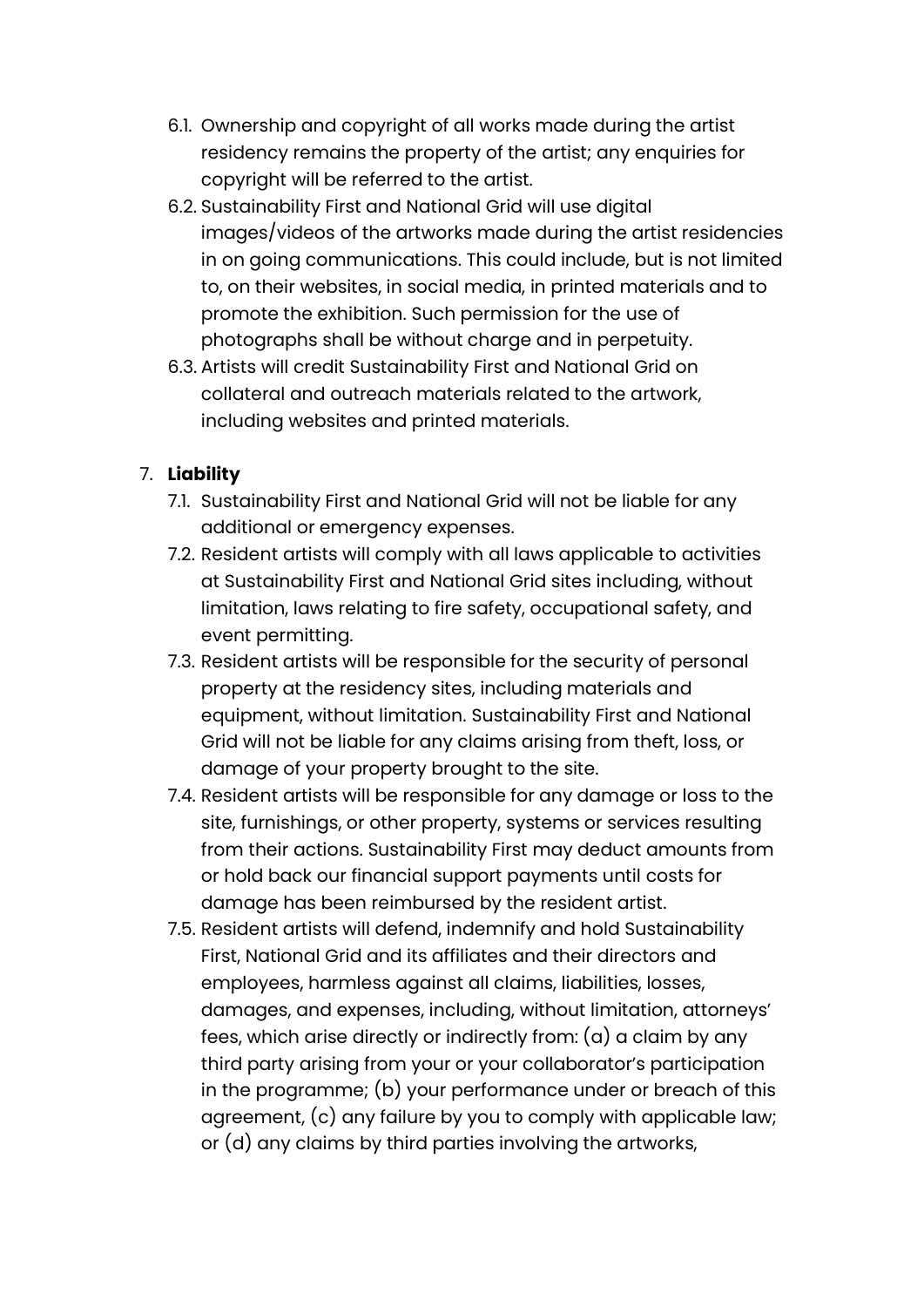including any claims of infringement, misappropriation, or otherwise regarding the Artwork.

- 7.6. Resident artists are required to take out Public and Products Liability (PPL) insurance and Professional Indemnity (for example as provided through membership of a-n the artist's network).
- 7.7. Resident artists will be responsible for insuring their artworks in transit to and from, and during a physical exhibition.

## 8. **Data Protection and Privacy**

- 8.1. Data Protection Regulation (EU) 2016/679, you give consent to the holding, processing and editing of your personal data for all purposes relating to your artist residency including but not limited to legal, personnel, administrative and/or management purposes. You will comply with data protection protocols as set out by Sustainability First and National Grid.
- 8.2. Sustainability First and National Grid will keep the personal data of applicants for a period of two years, in accordance with their retention policies.
- 8.3. The data will only be used by Sustainability First, National Grid, and the interview panel, for the process of administering the artist residencies and will not be transferred to any third party not directly involved in this programme.
- 8.4. Please view **[Sustainability First's](https://www.sustainabilityfirst.org.uk/images/assets/Privacy%20Policy%202021.pdf) privacy policy**. Please view [National Grid's privacy policy.](https://www.nationalgrid.com/privacy-policy) If you have any questions on data protection and privacy, or on your personal data held by Sustainability First and National Grid, contact Sustainability First on **[claire.williams@sustainabilityfirst.org.uk](mailto:claire.williams@sustainabilityfirst.org.uk)** and contact National Grid on **[sandy.bhadal@nationalgrid.com.](mailto:sandy.bhadal@nationalgrid.com.)**

#### 9. **Agreement to the Terms & Conditions**

- 9.1. By applying for the North Sea artist residency you are agreeing to all of the conditions set out within these Terms and Conditions
- 9.2. Sustainability First's decision on all matters pertaining to the above is final and we reserve the right, at any time, and from time to time to amend, modify, vary, or discontinue the terms and conditions for our artist residencies.
- 9.3. Sustainability First excludes liability for all loss, damage or claim arising as a result of the participant's application for the artist residencies. No works of art should be sent to the registered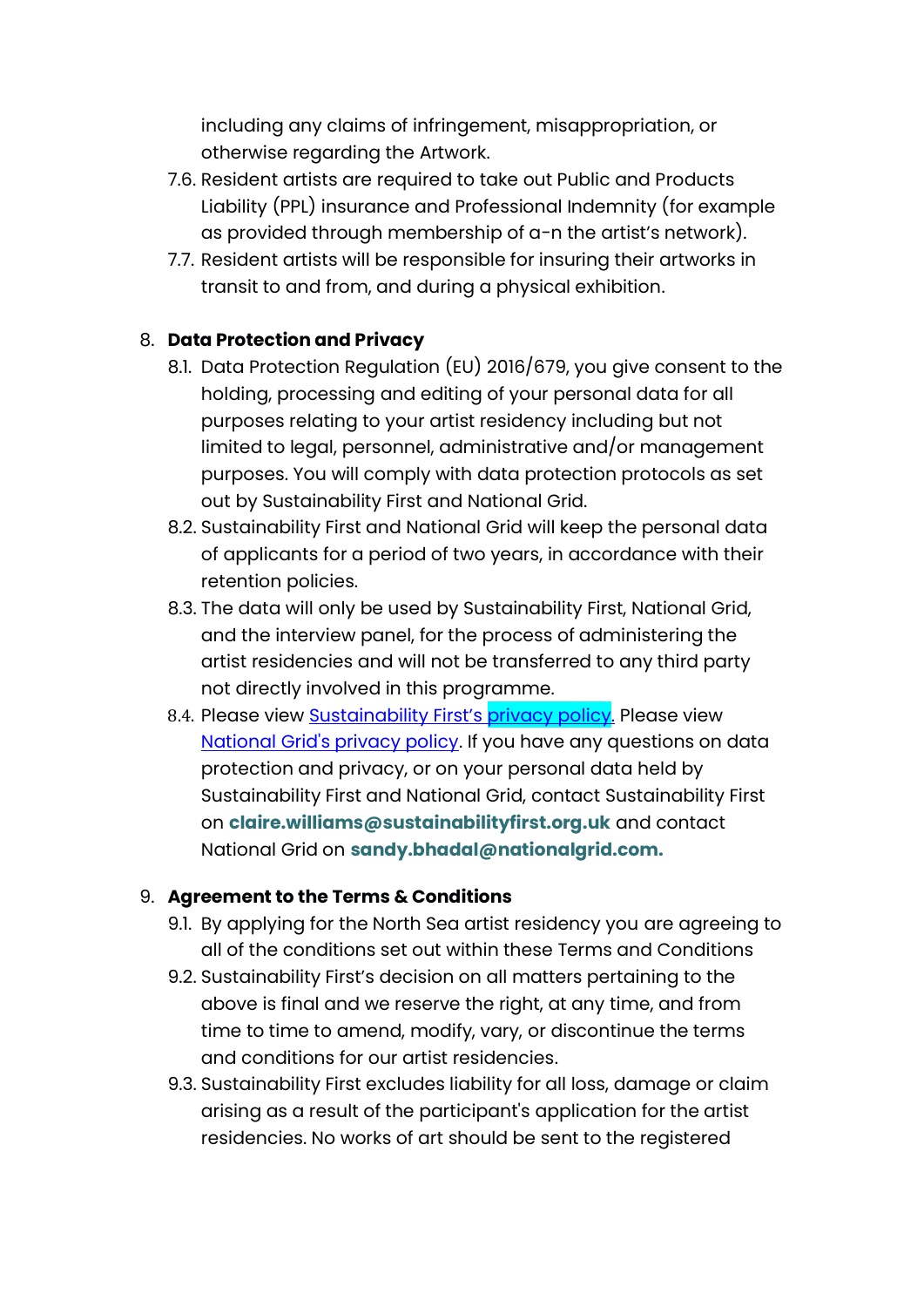office. Sustainability First and National Grid will not accept any responsibility for any works sent by post or delivered to its offices.

### 10. **Artist agreement and termination**

- 10.1. Resident artists will sign an agreement with Sustainability First setting out the terms of the residency.
- 10.2. Nothing in the artist agreement will constitute a contract of employment between the artist and either Sustainability First or National Grid.
- 10.3. Sustainability First may terminate the resident artist's participation in the programme if they have: (a) violated any site use, conduct, community engagement, or other obligation under the artist agreement; (b) not given appropriate time and effort in developing and readying the work for performance; (c) engaged in conduct that is inconsistent with our maintenance of a trusting and supportive community; (d) engaged in illegal or other conduct at the site that may create liability for or reflect adversely on the reputation of Sustainability First or National Grid; or (e) made materially misleading statements to us including statements about the nature and originality of their artworks.
- 10.4. Such a termination will be effective upon delivery by Sustainability First to the artist of a written notice to that effect.
- 10.5. Sustainability First reserves the right to unilaterally terminate the artist residency agreement in the event of breaches which would be considered gross misconduct or may affect the reputation, security, safety of Sustainability First or National Grid.
- 10.6. Upon termination of the agreement, the resident artist's participation in the programme will come to an end. Sustainability First will have no obligation to pay the resident artist any remaining stipends or other amounts, or to provide site access or other support.

## 11. **Confidentiality**

11.1. It is possible that, in the course of bilateral discussions (and information supplied) conducted through this project the resident artist may have access to information that could be confidential to Sustainability First and/or National Grid. Sustainability First and/or National Grid will let the artist know if the content of discussions is likely to be confidential. The resident